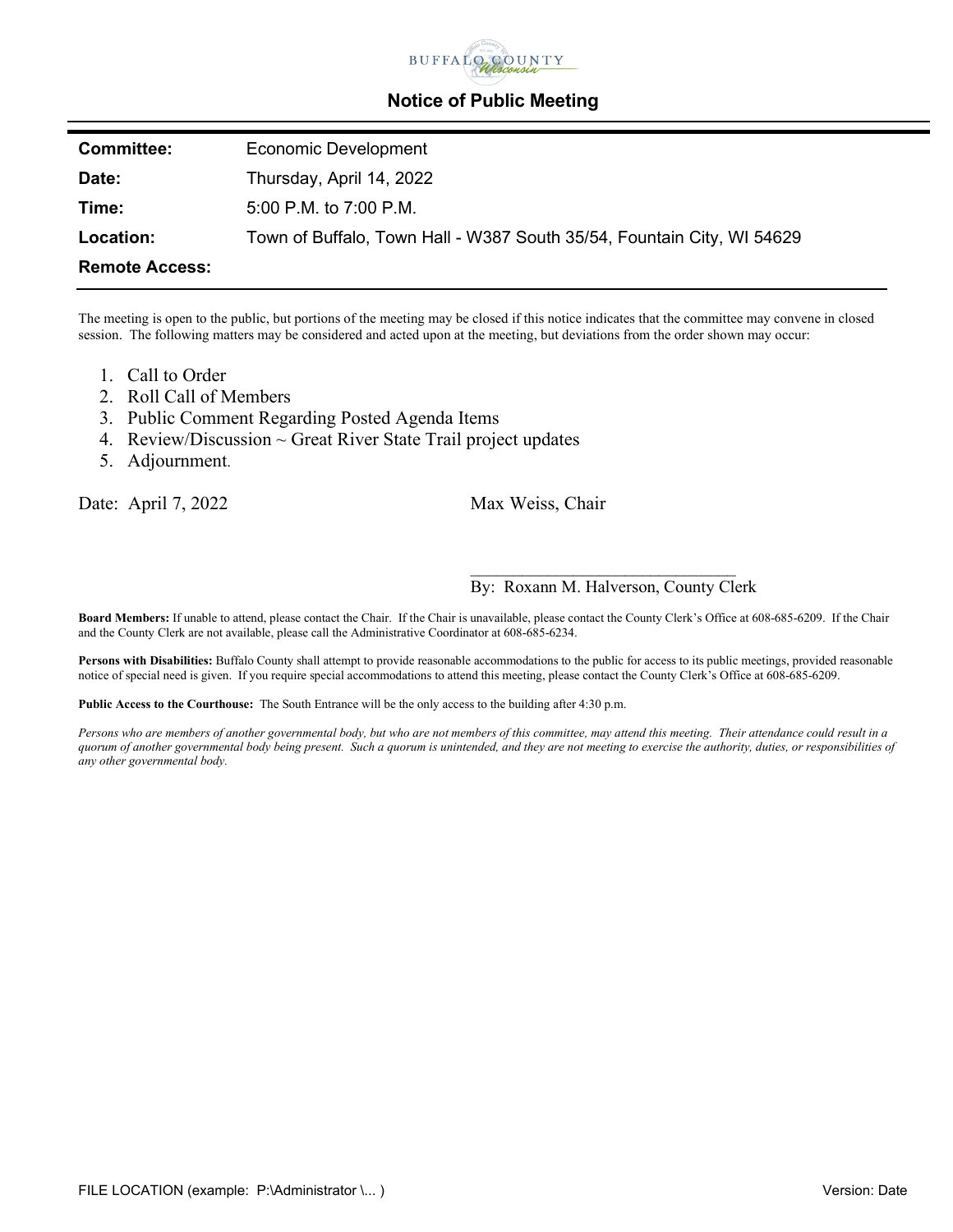

**Building a Better World** for All of Us®

## **PUBLIC INVOLVEMENT MEETING NOTICE**

**SEH No.: BUFFC163204** 

RE: I.D. 7224-00-03 Town of Buffalo **Great River State Trail Extension** Winona Connector Phase II **Buffalo County** 

Project Manager: Tara L. Krista, PE

Date of Notice: 3/22/2022

The Buffalo County Economic Development Subcommittee, the Wisconsin Department of Transportation, in conjunction with The Flyway Trail Board and Short Elliott Hendrickson, Inc., will hold a public involvement meeting at the date and time listed below. This project will extend the current terminus of the Great River State Trail and extend to the Town of Buffalo Park where it will link up with a section of trail that accesses the city of Winona, Minnesota.

The meeting will have an informal open house format. The informational meeting is meant to provide current project status and schedule information and provide the public an opportunity to review and comment on the proposed project. A short presentation will begin at 5:00 PM. Representatives from Short Elliott Hendrickson Inc and Buffalo County will be available to answer questions about the proposed scope of work.

The project will impact lands within the Trempealeau National Wildlife Refuge and the Buffalo Town Park, both important public resources. Drawings and information will be available which describe the proposed impacts to these resources. Approximately 0.9 acres of Wildlife Refuge real-estate easement impacts are expected to be needed for trail construction, with temporary impacts to the Town Park also expected. The public is encouraged to attend and provide comment on the proposed trail design and its impacts.

| Date:     | April 14th, 2022                                                        |
|-----------|-------------------------------------------------------------------------|
| Day:      | Thursday                                                                |
| Time:     | 5:00 PM to 7:00 PM                                                      |
| Location: | Town of Buffalo, Town Hall<br>W387 STH 35/54<br>Fountain City, WI 54629 |

Your input is sincerely desired and we hope you are able to attend. For more information about the project or the informational meeting, please call the Project Manager, Tara Krista, at 715.577.3689 or email tkrista@sehinc.com. If unable to attend the meeting, please fill out the attached comment form. There is also an attached project location map for project reference.

All interested members of the public are invited to attend. The meeting site is handicapped accessible. Hearing impaired individuals may request special accommodations by calling Wisconsin Telecommunication Relay System (TTY) at 1.800.947.3529.